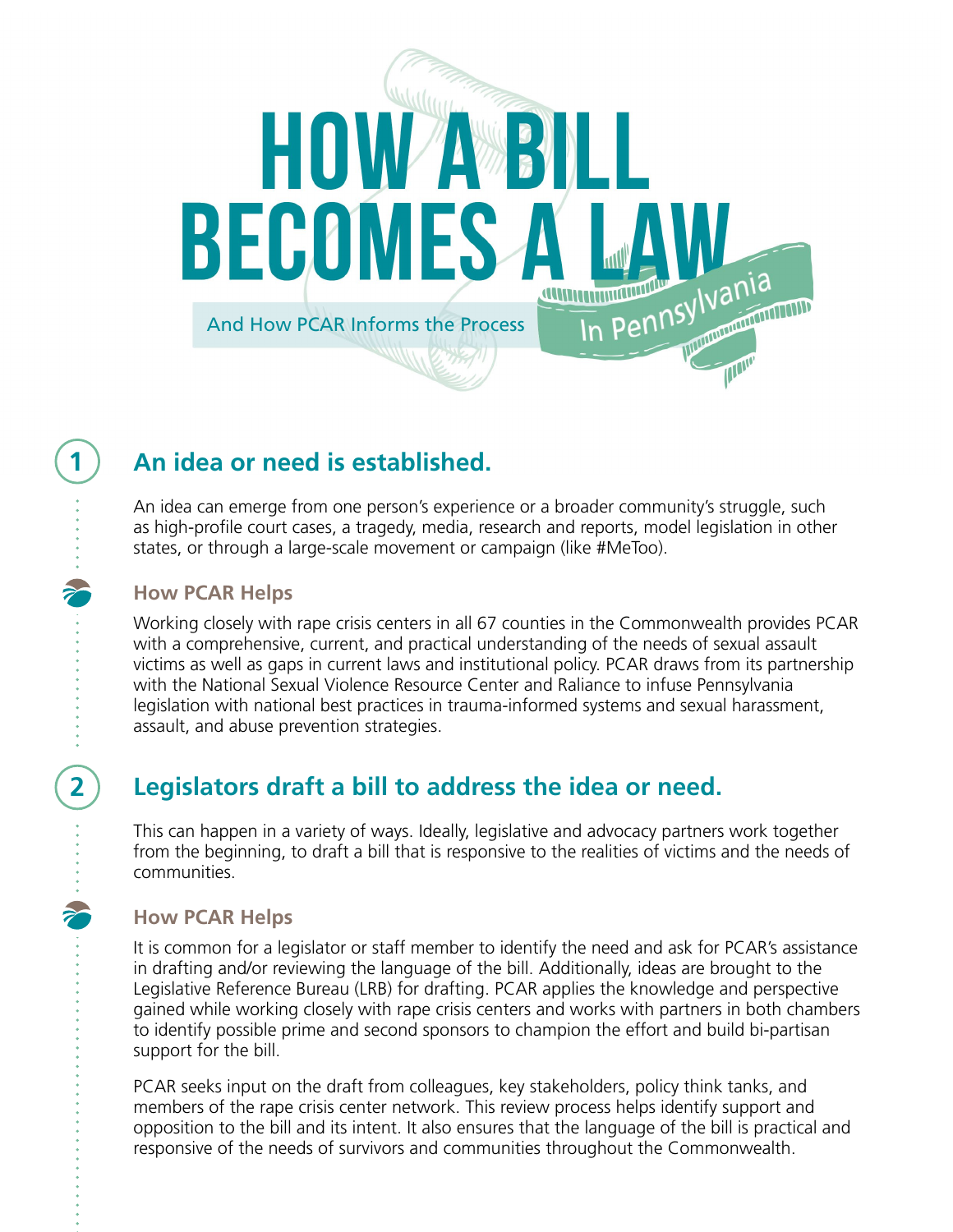### **Legislators circulate a co-sponsorship memo to colleagues.**

A co-sponsorship memo conveys the intent and anticipated impacts of the legislation. It's a brief, plain-language document that does two things: 1.) helps fellow-legislators (and others) understand the need for the legislation and 2.) invites legislators to sign-on as co-sponsors. While circulating, legislators can sign onto the co-sponsorship memo and their names will appear on the bill once it is introduced.

#### **How PCAR helps**

 **4** 

**3** 

 **5** 

**6** 

 $\tilde{\mathbf{z}}$ 

PCAR offers support in writing the co-sponsorship memo. We draw from the experiences of rape crisis centers as well as available research, model legislation, and media coverage on the issue. PCAR often contacts individual legislators to ask for their co-sponsorship on legislation, prioritizing bi-partisan support and Committee membership.

# **Legislators submit the bill to the Legislative Reference Bureau.**

Once the bill has been drafted and vetted with partners, it is sent to the LRB. The LRB prepares bills and resolutions for introduction and advises legislators and committees. They review the bill for consistency with existing statutes, insert appropriate references, and ensure adherence to Pennsylvania's rules.

## **The bill is introduced and assigned to a Committee.**

Once out of LRB, the bill is introduced by the legislator and tagged with a bill number and Printer's number. The bill number stays the same during the duration of the session. The Printer's number changes with every amendment to the bill. The Chamber leader—the Speaker of the House or Senate President Pro Tempore—assigns the bill to the appropriate Committee. Most sexual assault bills are assigned to the following Committees: Judiciary, Health and Human Services, Education, Children and Youth, Aging, Urban Affairs & Housing, and Labor and Industry. You can find a list of Standing Committees and their members in the Senate and House here:

**Senate:** http://www.legis.state.pa.us/cfdocs/CteeInfo/StandingCommittees.cfm?CteeBody=S House: http://www.legis.state.pa.us/cfdocs/CteeInfo/StandingCommittees.cfm?CteeBody=H

# **Advocates and legislators build support for the bill.**

While support for the bill should be cultivated at every step, once it is introduced, those efforts typically ramp-up.

#### **How PCAR Helps**

Building support can occur in a variety of ways: press releases, op-eds, press conferences, rallies, social media posts, educational materials, media advocacy, meetings with legislators and staff (prioritizing members of the bill's Committee—particularly the Executive Directors, Chairs, and bipartisan members of the Committee), meetings with community partners, and others. PCAR also often sends Action Alerts to the network of rape crisis centers and community partners to call their members and ask for support (or opposition) for the bill being considered.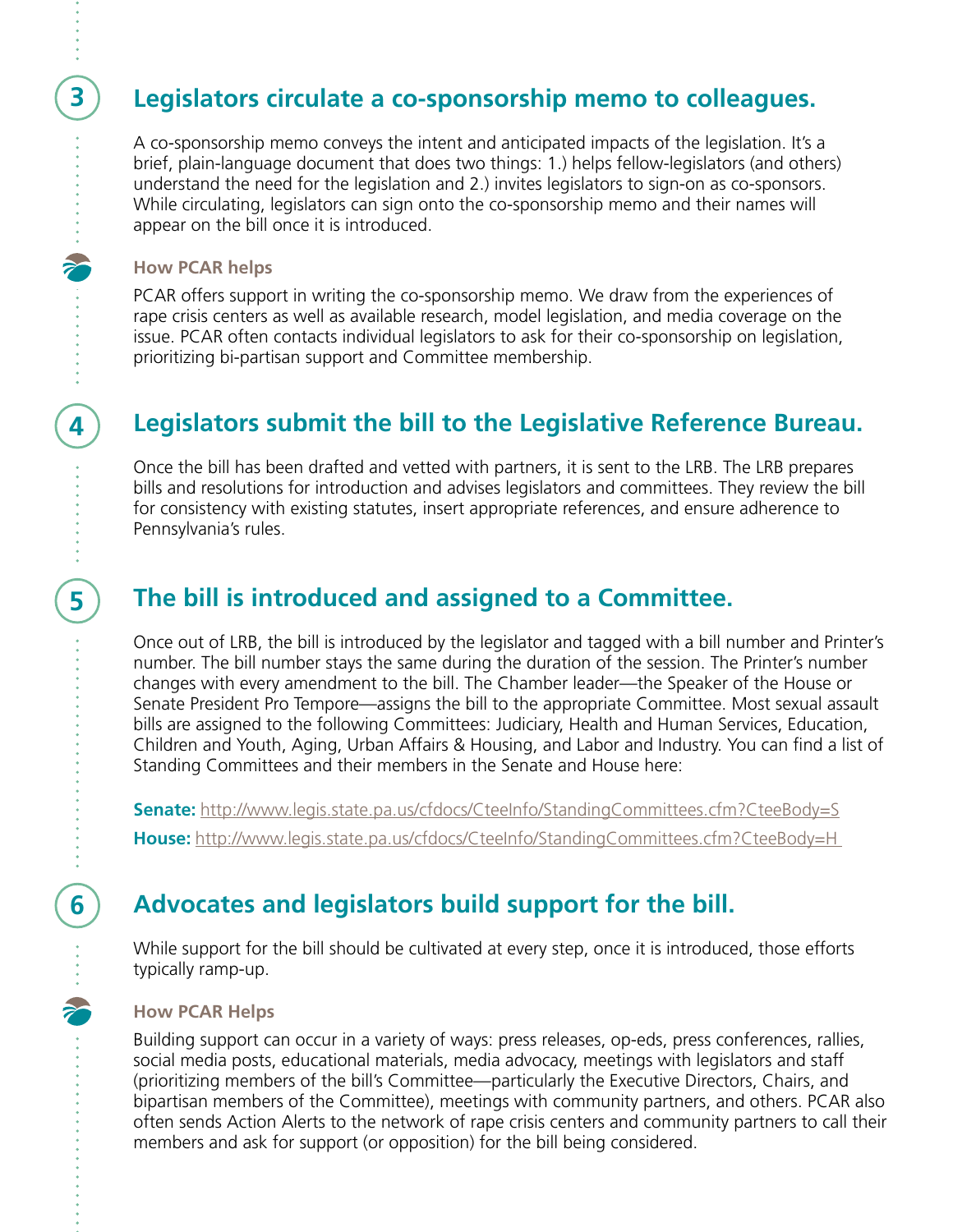### **7 The Committee considers the bill and votes.**

Once the bill is assigned to Committee, the lead sponsors will often meet with the Chairs to discuss the intent, build support, and ask the Chair to move the bill.

Chairs routinely review legislation that comes into their committees, decide to move issues that interest them, and may hold pre-meetings about the bill. They commonly request input from stakeholders and advocacy groups about bills they have been asked to move to gauge support or a need for an amendment before putting it on the Committee's agenda.

If the Majority Chair supports the bill and/or is persuaded by other members or advocacy groups, they will place the bill on the Committee's agenda. If a Chair person is interested in the bill, but more information is needed, they will often schedule a public hearing or informational session to help to educate Committee members (and observers) about the bill. Hearing panelists that represent various perspectives, disciplines, and communities are invited by the Committee to testify about the bill—including rape crisis centers!

During committee meetings, members can pose questions and share concerns. During the Committee's consideration of the bill, members might introduce amendments to the language. If the Chair approves, the bill will be considered for a vote. If the Committee votes against the bill, it will "die in Committee" and have to be reintroduced.

#### **How PCAR Helps**

 **8** 

When the bill is placed on the Committee's agenda, PCAR increases its outreach to the Committee members. We share our position on the bill through emails, letters, phone calls, and in person. PCAR also sends another Action Alert to the network of rape crisis centers to make calls to members to build support (or opposition) within Committee.

### **If favorably voted out of committee, the bill goes to the full Chamber for consideration.**

Once it passes out of Committee, the Chair recommends the bill to be considered by the full Chamber (on the Floor). If Leadership places the bill on the calendar, it will be considered by the Chamber for three days before it can come up for a vote. A bill is 'considered' when it is placed before the full Chamber for debate, amendment and/or voting. The bill can receive its first consideration and then be assigned to another committee—like Appropriations or Rules indefinitely. Or, it can come up for its second consideration and then stay on the calendar indefinitely (as laid on the table). It can be removed from the table for its third consideration. Bills that have overwhelming support can move through the three considerations more quickly. If a bill has a fiscal impact, it must be sent to Appropriations—before its third consideration—to assess the funds needed to implement the bill.

Amendments and debate are permitted on the second day of consideration. On the third day, the bill may be further amended and debated before taking a vote through "Roll Call."

#### **How PCAR Helps**

When a bill is placed on the Voting Schedule, PCAR sends its positions to the Chamber. PCAR may ask supporters to call their legislator to either urge support for the bill or express concern about the bill's effect on sexual assault victims.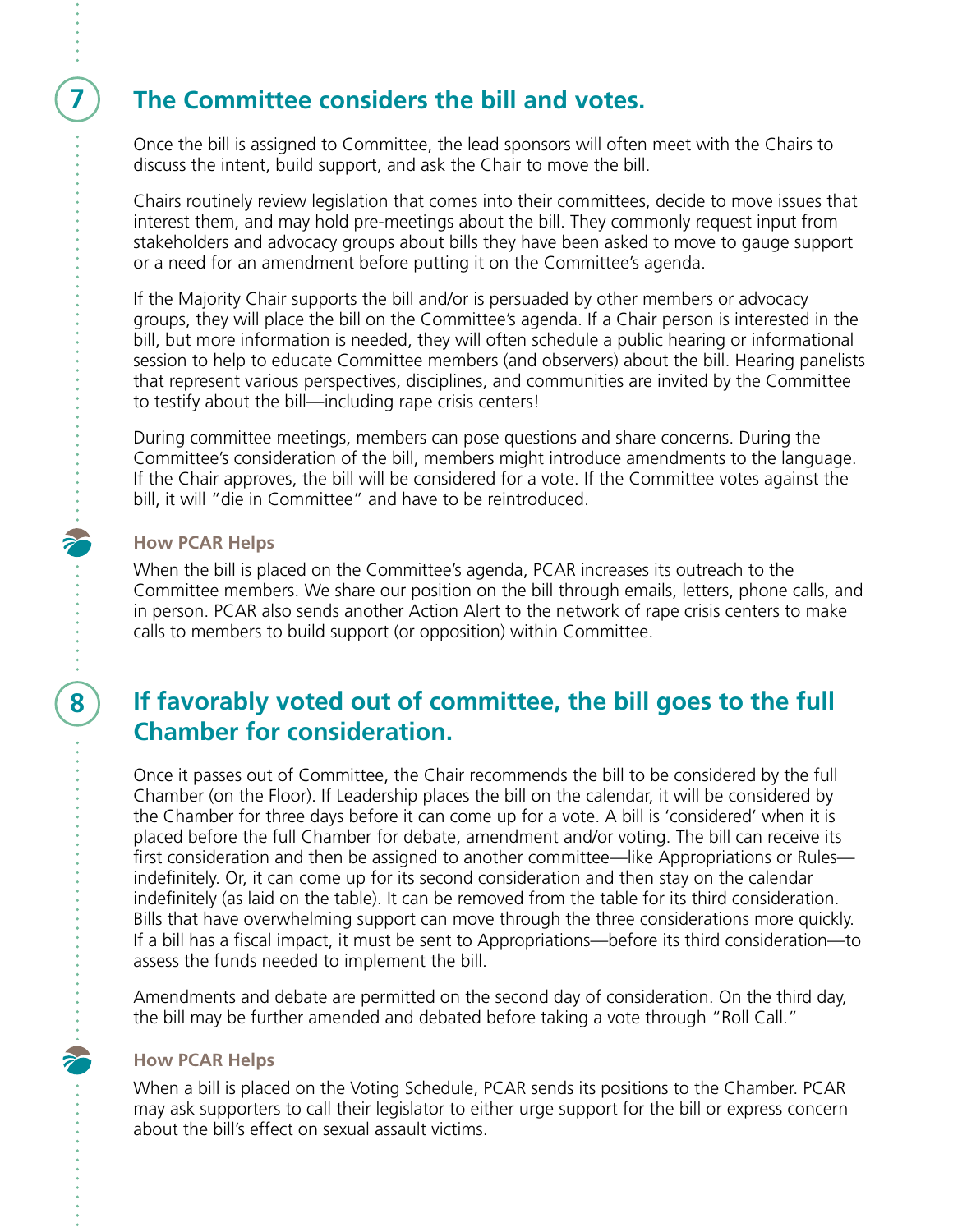## **If the bill passes, it goes to the other Chamber.**

If the bill receives a favorable vote by the majority of members, it goes to the other Chamber. The bill follows a similar journey in the receiving Chamber, starting in the assigned Committee.

The receiving Chamber can kill, amend, or pass the bill. The House and Senate can "punt" a bill back and forth indefinitely.

The bill can be killed in several ways: by never making it onto the Committee's agenda, by not making Floor consideration three times, by receiving an opposing vote by the majority of members, or by being tabled and not taken off the table before the end of the session. If the bill is killed, it must be reintroduced in the next session with sponsors and a new bill number.

If it is amended in the other Chamber, those changes are considered in its originating Chamber. The amended bill is typically referred to the Chamber's Rules Committee before coming up for a vote. The Rules Committee can report the changed bill out as Committed—accepting the other Chamber's amendments—before it goes to the Floor for a vote. Or, the originating Chamber can choose to revert back to the original language of the bill. In that case, the bill will be referred to the Conference Committee to reconcile the differences in the two bills. Conference Committee members are selected from both chambers by the Speaker of the House and the President Pro Tempore of the Senate. The Chambers must then vote on the Conference Committee's report before it goes to the Governor.

# **Once a bill passes both chambers it goes to the Governor.**

The Attorney General certifies the legality and constitutionality of the bill. The Governor can then choose to approve, veto, or do nothing with the bill. If approved, it is signed into law and given an Act number. If vetoed, it either dies or the General Assembly attempts to override the veto. Overriding a veto requires a two-thirds majority vote in both Chambers (33 votes in the Senate and 136 votes in the House. If the Governor does nothing, it becomes law but without his signature.

#### **How PCAR Helps**

**9** 

**10** 

**11** 

PCAR shares its policy positions on legislation with the Governor's Office urging support for the bill or expressing concern about the bill's effect on sexual assault victims.

# **The law is implemented through regulations and rule-making.**

Once it is enacted, the law must be implemented within the timeframe specified.

#### **How PCAR Helps**

PCAR serves on a number of public agency task forces and commissions to influence the implementation of legislation and ensure that it reflects the needs of survivors, communities, and rape crisis centers. Our coalition also provides training and technical assistance on the new law and its impacts on rape crisis centers, victims, and communities.

Often, in the context of training and technical assistance, new ideas emerge or gaps in what passed are identified. And so the process begins all over again.